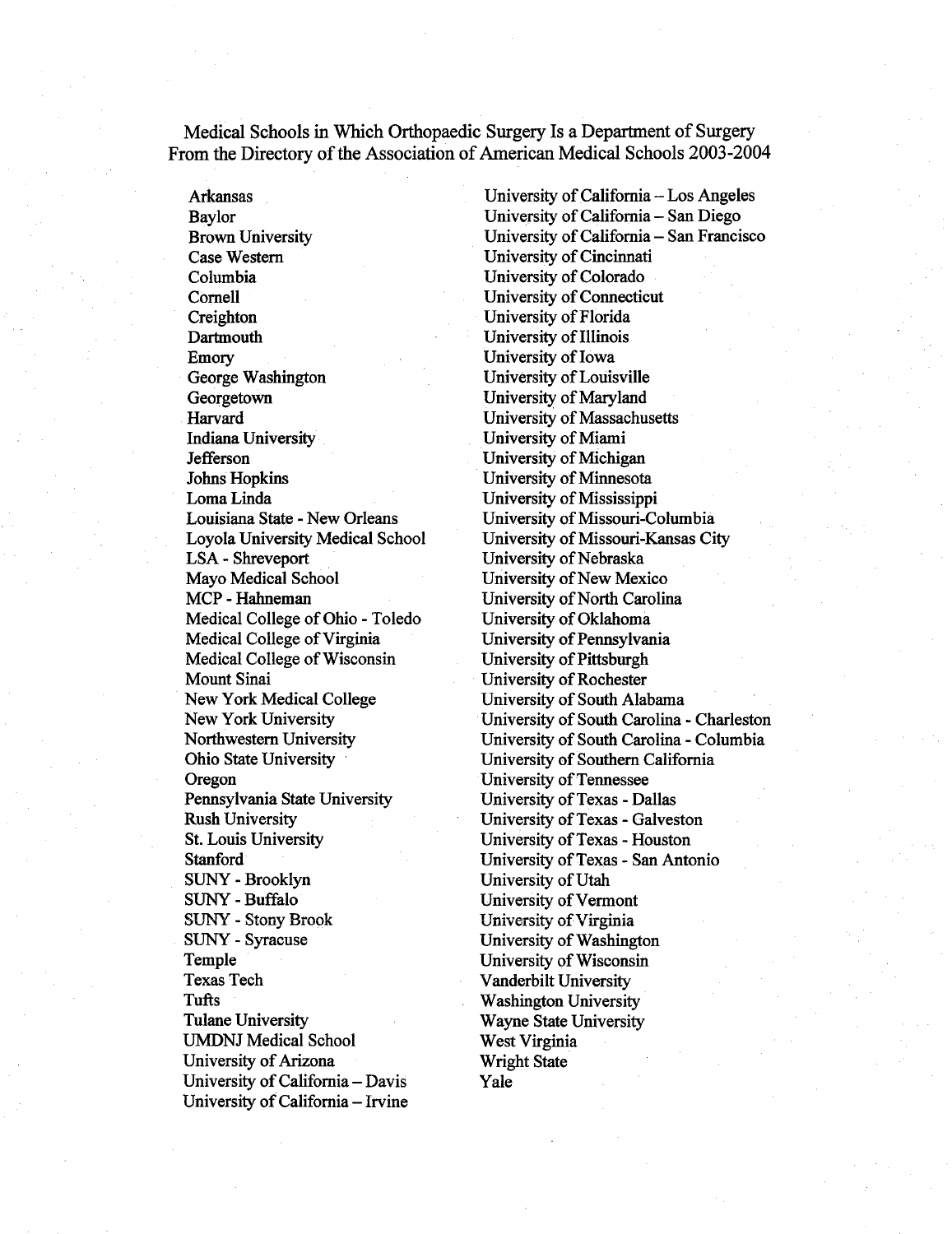Medical Schools In Which Orthopedic Surgery Is a Division Of Surgery From the Directory of the Association of American Medical Schools 2003-2004

University of Alabama - Howard University of South Florida Mercer University Moorehouse University of Hawaii Chicago Medical Southern Illinois University Uniformed Services Boston University Michigan State University Nevada Albany Medical College Albert Einstein Duke East Carolina Wake Forest University of North Dakota Northeastern Ohio University of South Dakota East Tennessee Maharrie Texas A & M East Virginia Marshall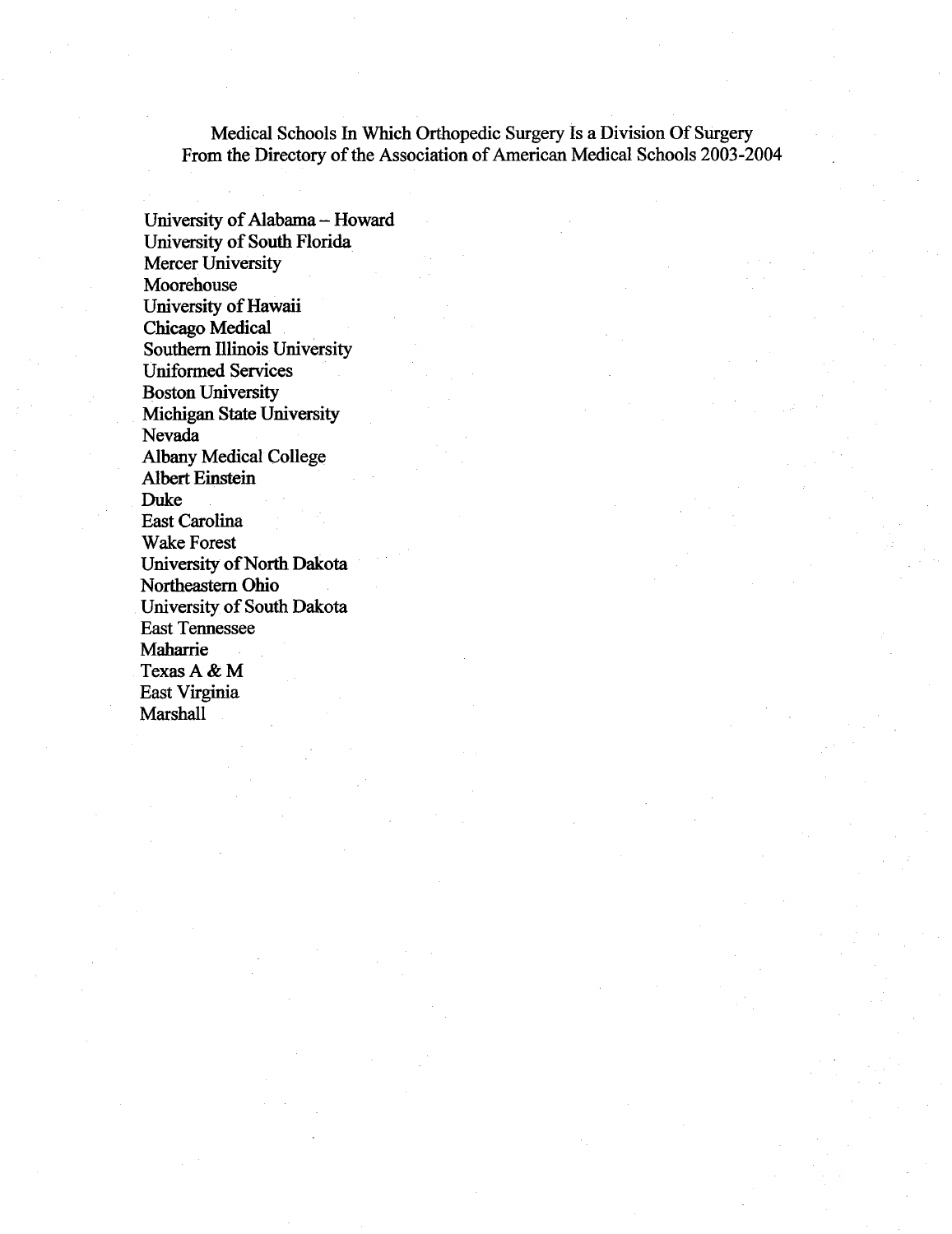## Orthopedic Program Review

Benchmark Information - University of Kentucky

|                                            | <b>Orthopedics -</b><br><b>Department or Division</b> |  |  |  |
|--------------------------------------------|-------------------------------------------------------|--|--|--|
| <b>Institution</b>                         |                                                       |  |  |  |
| <b>North Carolina State University</b>     | <b>No Medical School</b>                              |  |  |  |
| <b>Ohio State University</b>               | Department                                            |  |  |  |
| Pennsylvania State University              | Department                                            |  |  |  |
| <b>Purdue University</b>                   | Joint Department with Indiana                         |  |  |  |
| <b>Texas A&amp;M University</b>            | <b>Division</b>                                       |  |  |  |
| <b>University of Arizona</b>               | Department                                            |  |  |  |
| University of California - Los Angeles     | Department                                            |  |  |  |
| University of Florida                      | Department                                            |  |  |  |
| University of Georgia                      | <b>No Medical School</b>                              |  |  |  |
| University of Illinois - Urbana-Champaign  | Department                                            |  |  |  |
| University of lowa                         | Department                                            |  |  |  |
| University of Maryland - College Park      | Department                                            |  |  |  |
| University of Michigan - Ann Arbor         | Department                                            |  |  |  |
| University of Minnesota - Twin Cities      | Department                                            |  |  |  |
| University of North Carolina - Chapel Hill | Department                                            |  |  |  |
| University of Texas - Austin               | No Medical School*                                    |  |  |  |
| University of Virginia                     | Department                                            |  |  |  |
| University of Washington                   | Department                                            |  |  |  |
| University of Wisconsin - Madison          | Department                                            |  |  |  |
| <b>University of Tennessee</b>             | Department                                            |  |  |  |
| University of Cincinnati                   | Department                                            |  |  |  |
| <b>University of Louisville</b>            | Department                                            |  |  |  |
| University of Indiana                      | Department                                            |  |  |  |
|                                            |                                                       |  |  |  |

\* All Texas Medical Schools but Texas A&M are a department